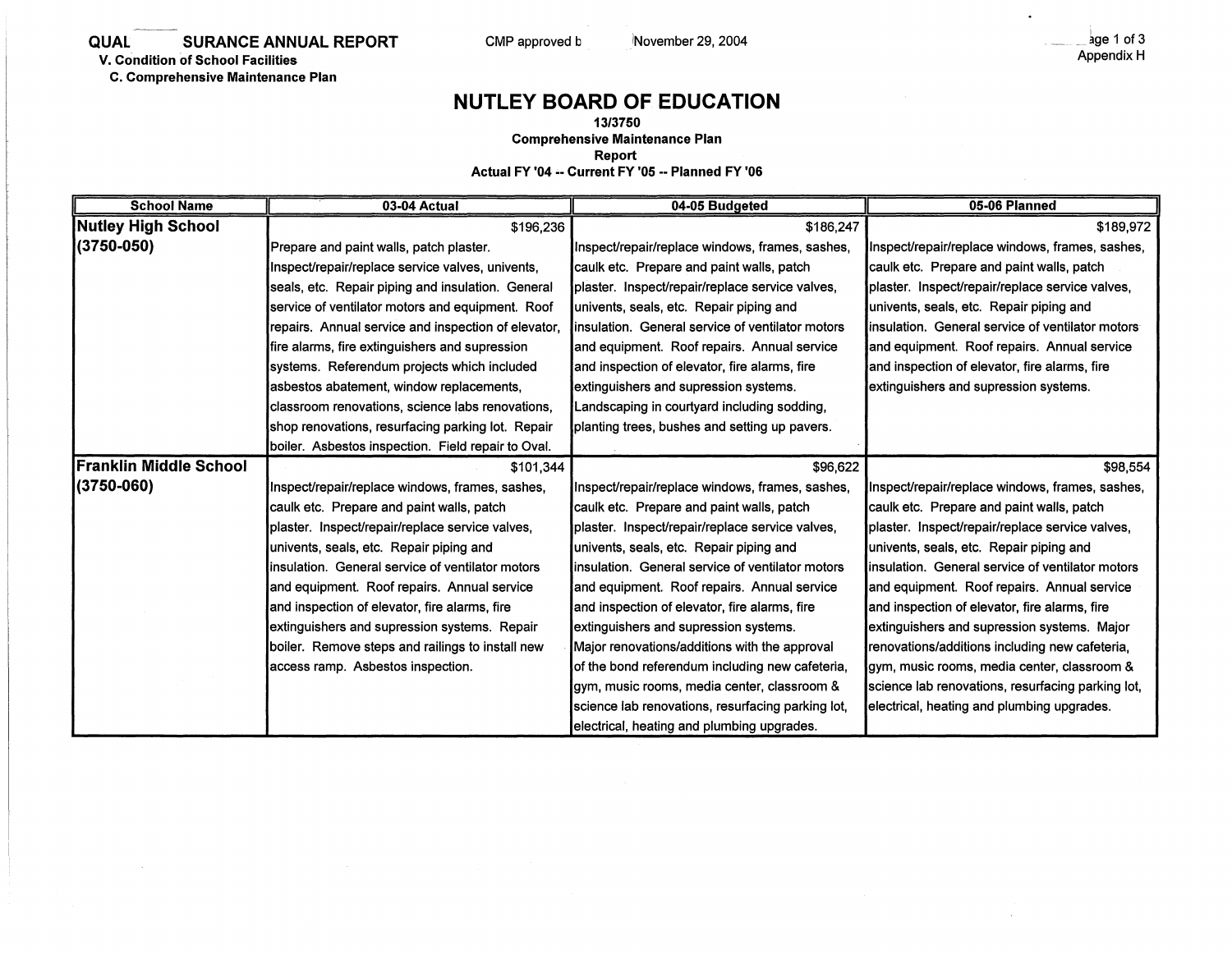**C. Comprehensive Maintenance Plan** 

## **NUTLEY BOARD OF EDUCATION**

**13/3750 Comprehensive Maintenance Plan** 

**Report** 

**Actual FY '04 •• Current FY '05 •• Planned FY '06** 

| <b>School Name</b>          | 03-04 Actual                                          | 04-05 Budgeted                                    | 05-06 Planned                                     |
|-----------------------------|-------------------------------------------------------|---------------------------------------------------|---------------------------------------------------|
| <b>Lincoln Elementary</b>   | \$34,291                                              | \$84,580                                          | \$86,272                                          |
| School (3750-070)           | Inspect/repair/replace windows, frames, sashes,       | Inspect/repair/replace windows, frames, sashes,   | Inspect/repair/replace windows, frames, sashes,   |
|                             | caulk etc. Prepare and paint walls, patch             | caulk etc. Prepare and paint walls, patch         | caulk etc. Prepare and paint walls, patch         |
|                             | plaster. Inspect/repair/replace service valves,       | plaster. Inspect/repair/replace service valves,   | plaster. Inspect/repair/replace service valves,   |
|                             | univents, seals, etc. Repair piping and               | univents, seals, etc. Repair piping and           | univents, seals, etc. Repair piping and           |
|                             | insulation. General service of ventilator motors      | insulation. General service of ventilator motors  | insulation. General service of ventilator motors  |
|                             | and equipment. Roof repairs. Annual service           | and equipment. Roof repairs. Annual service       | and equipment. Roof repairs. Annual service       |
|                             | and inspection of fire alarms, fire extinguishers     | and inspection of fire alarms, fire extinguishers | and inspection of fire alarms, fire extinguishers |
|                             | and supression systems. Asbestos inspection.          | and supression systems. Contracted                | and supression systems. Inspect/maintain          |
|                             | Air quality service tests for mold. Survey for façade | stabilization of brick facade.                    | brick façade stabilization measures.              |
|                             | structural condition for work to begin next year.     |                                                   |                                                   |
| <b>Radcliffe Elementary</b> | \$61,179                                              | \$76,196                                          | \$77,720                                          |
| School (3750-080)           | Inspect/repair/replace windows, frames, sashes,       | Inspect/repair/replace windows, frames, sashes,   | Inspect/repair/replace windows, frames, sashes,   |
|                             | caulk etc. Prepare and paint walls, patch             | caulk etc. Prepare and paint walls, patch         | caulk etc. Prepare and paint walls, patch         |
|                             | plaster. Inspect/repair/replace service valves,       | plaster. Inspect/repair/replace service valves,   | plaster. Inspect/repair/replace service valves,   |
|                             | univents, seals, etc. Repair piping and               | univents, seals, etc. Repair piping and           | univents, seals, etc. Repair piping and           |
|                             | insulation. General service of ventilator motors      | linsulation. General service of ventilator motors | insulation. General service of ventilator motors  |
|                             | and equipment. Roof repairs. Annual service           | and equipment. Roof repairs. Annual service       | and equipment. Roof repairs. Annual service       |
|                             | and inspection of fire alarms, fire extinguishers     | and inspection of fire alarms, fire extinguishers | and inspection of fire alarms, fire extinguishers |
|                             | and supression systems. Asbestos inspection.          | and supression systems.                           | and supression systems.                           |
|                             |                                                       |                                                   |                                                   |
| <b>Spring Garden</b>        | \$85,534                                              | \$81,889                                          | \$83,527                                          |
| <b>Elementary School</b>    | Inspect/repair/replace windows, frames, sashes,       | Inspect/repair/replace windows, frames, sashes,   | Inspect/repair/replace windows, frames, sashes,   |
| (3750-090)                  | caulk etc. Prepare and paint walls, patch             | caulk etc. Prepare and paint walls, patch         | caulk etc. Prepare and paint walls, patch         |
|                             | plaster. Inspect/repair/replace service valves,       | plaster. Inspect/repair/replace service valves,   | plaster. Inspect/repair/replace service valves,   |
|                             | univents, seals, etc. Repair piping and               | univents, seals, etc. Repair piping and           | univents, seals, etc. Repair piping and           |
|                             | linsulation. General service of ventilator motors     | Insulation. General service of ventilator motors  | insulation. General service of ventilator motors  |
|                             | and equipment. Roof repairs. Annual service           | and equipment. Roof repairs. Annual service       | and equipment. Roof repairs. Annual service       |
|                             | and inspection of fire alarms, fire extinguishers     | and inspection of fire alarms, fire extinguishers | and inspection of fire alarms, fire extinguishers |
|                             | and supression systems. New drainage system.          | and supression systems.                           | and supression systems.                           |
|                             | Asbestos inspection.                                  |                                                   |                                                   |

 $\sim$ 

 $\sim$